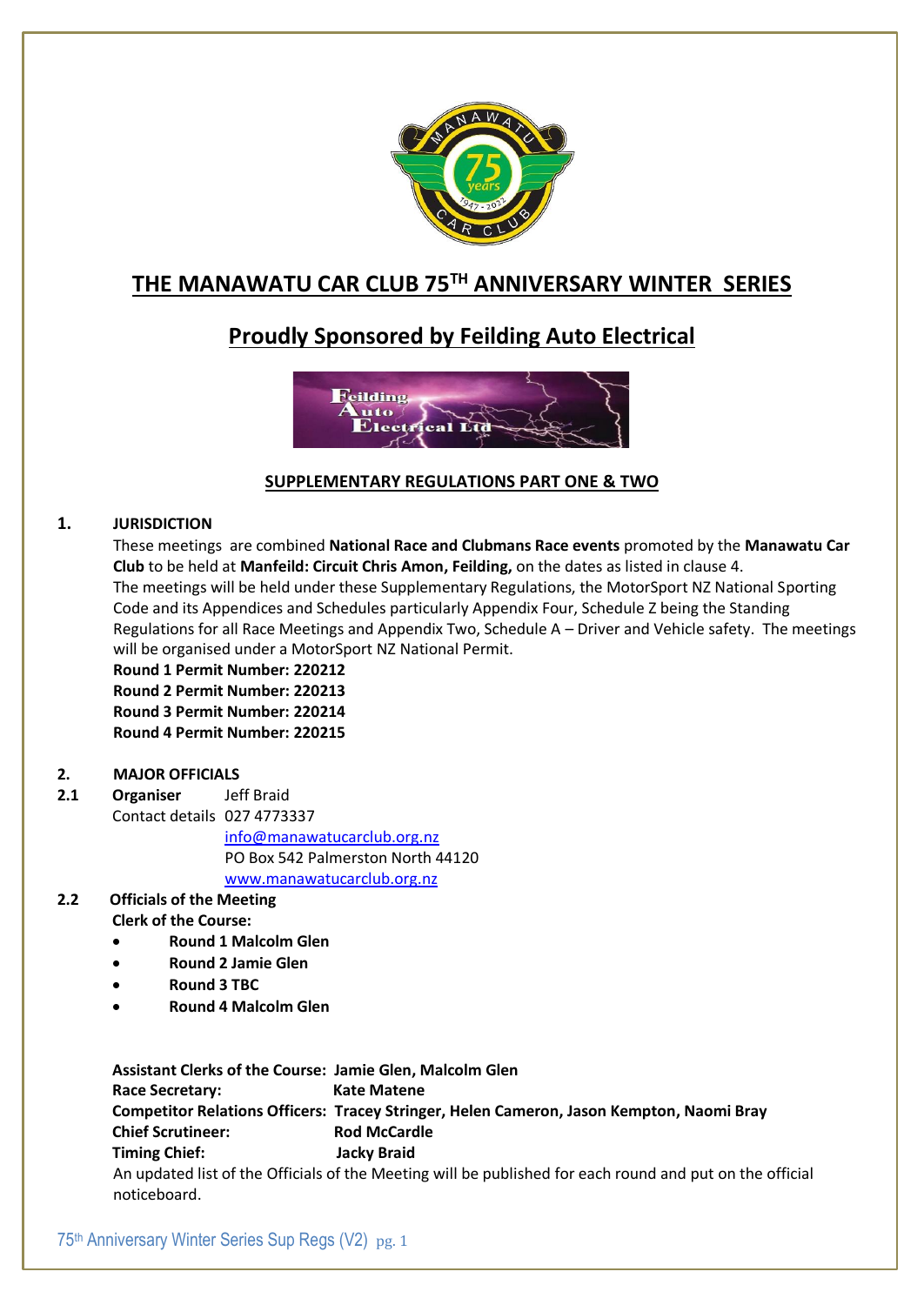### **3. VENUE**

Manfeild Circuit Chris Amon, Feilding. The Circuit is 3.033kms in length and the surface is hotmix/bitumen. Access is via Rata Street

### **4. SERIES DATES**

| <b>ROUND 1</b>   | SUNDAY 5TH JUNE                       |
|------------------|---------------------------------------|
| <b>ROUND 2</b>   | SUNDAY 3RD JULY                       |
| <b>ROUND 3</b>   | SUNDAY 7TH AUGUST                     |
| <b>ROUND 4 *</b> | SATURDAY 3RD AND SUNDAY 4TH SEPTEMBER |

*\*NOTE: Round 4 is a two-day event. Qualifying and races on Saturday, races on Sunday*

### **5. POSTPONEMENT, CANCELLATION, ABANDONMENT & ORGANISERS RIGHTS:**

The Organisers reserve the right to cancel or abandon the Meetings or part thereof, under the following circumstances:

- **a)** If less than 40 entries in total are received by the closing date for entries.
- **b)** For reasons of Force Majeure.
- **c)** The Club will make every endeavour to provide the necessary manning levels for all practices and racing for this Series. If for any reason, on the day these minimum manning levels cannot be reached or sustained the Club reserves the right, in consultation with the Meeting Steward/s, to alter, amend or abandon the meeting, wholly or in part.
- **d)** Should a Meeting or part thereof be cancelled any entry fee refund or partial transfer will be made at the discretion of the Organisers.
- **e)** Should the program run late due to accident delays, weather or other unforeseen circumstances the organisers have the authority to reduce race lengths to ensure the day ends prior to track noise restriction curfew.

### **6. ENTRY**

**a) ALL competitors MUST complete the NON-CONTACT ONLINE ENTRY FORM on the website [www.manawatucarclub.org.nz](http://www.manawatucarclub.org.nz/) .**

### **b) ENTRY CLOSING DATES**

| <b>Meeting Date</b>                   | <b>Normal Entries Close</b>       | <b>Entries Accepted up to</b>    |
|---------------------------------------|-----------------------------------|----------------------------------|
| Saturday 5 <sup>th</sup> June         | Wednesday 1 <sup>st</sup> June    | Friday 4 <sup>th</sup> June      |
| Sunday 3rd July                       | Wednesday 29 <sup>th</sup> June   | Friday 1 <sup>st</sup> July      |
| Sunday 7 <sup>th</sup> August         | Wednesday 3rd August              | Friday 5 <sup>th</sup> August    |
| Saturday 3rd and Sunday 4th September | Wednesday 31 <sup>st</sup> August | Friday 2 <sup>nd</sup> September |

### **c) ENTRY FEES**

| <b>CLASS</b>        | <b>STATUS</b>        | <b>NON MEMBERS</b> | <b>MCC MEMBERS</b> |
|---------------------|----------------------|--------------------|--------------------|
| GT Cup GT-A         | <b>National Race</b> | \$240              | \$220              |
| GT Cup GT-B         | <b>National Race</b> | \$240              | \$220              |
| IB Cup              | <b>National Race</b> | \$240              | \$220              |
| Formula Ford Cup    | <b>National Race</b> | \$240              | \$220              |
| Formula First Cup   | <b>National Race</b> | \$240              | \$220              |
| <b>Classics Cup</b> | <b>National Race</b> | \$240              | \$220              |
| MX5 Cup             | <b>National Race</b> | \$240              | \$220              |
| SF Cup              | Clubmans Race        | \$190              | \$150              |
| RS Cup              | Clubmans Race        | \$190              | \$150              |

### **d)** Transponder hire is \$20.00 per round

Online payment is available a[t www.manawatucarclub.org.nz](http://www.manawatucarclub.org.nz/)

### **7. ENTRY FEE REFUNDS POLICY**

If a competitor has to withdraw from the Meeting prior to the event, a refund may be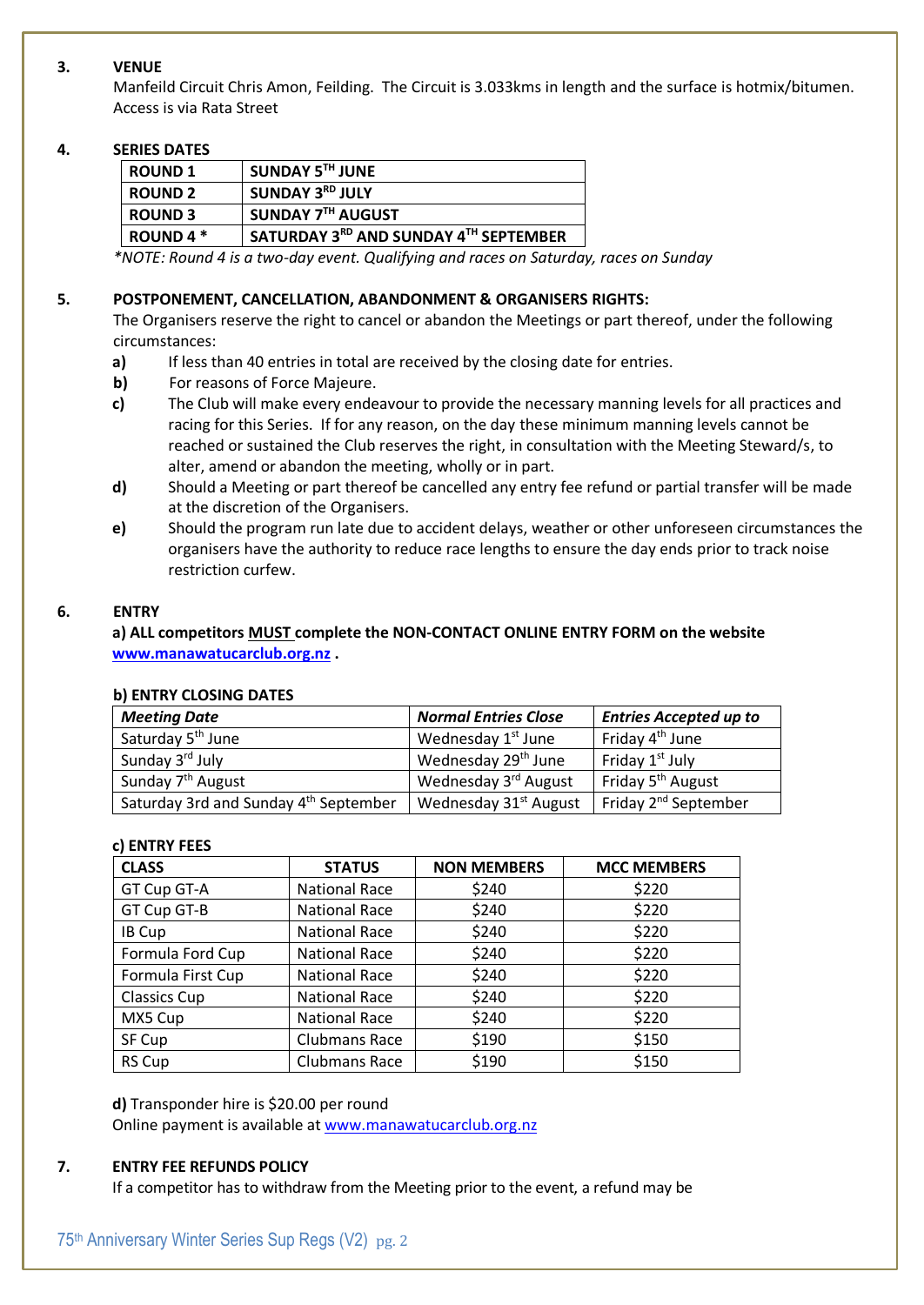considered, providing the withdrawal is communicated directly, telephoned or emailed through to the Manawatu Car Club organiser or the race secretary before qualifying.

A verbal message via another competitor is not acceptable as a sufficient notice of withdrawal.

**Please Note:** With the lodging of an entry, the competitor has entered into a contract with the Organiser. Do not assume a refund will be a matter of course. Entry fees may be transferred to a subsequent round of the series.

## **8. COMPETITION LICENCE & ELIGIBILITY REQUIREMENTS** (Minimum)

- **a)** A current Motorsport NZ National Grade (C1 or C2) Race Licence
- **b)** A current Motorsport NZ affiliated Club Membership
- **c)** A logbook for the car (Refer to 9.10 for road cars)

# **9. CLASSES AND ELIGIBLE VEHICLES.**

Providing sufficient entries are received, races will take place for the following Classes. The times refer to one lap of the Manfeild Park 3.03km circuit.

The organisers have the right to merge or separate classes to promote competitive racing. Class points and penalties will still apply to the series entered.

| -------                            |                           |                                        |  |
|------------------------------------|---------------------------|----------------------------------------|--|
| <b>CLASS</b>                       | LAP TIME (DRY)            | <b>SPONSOR</b>                         |  |
| GT Cup GT-A                        | Faster than 1:15.000      | Ernie's Engineering Ltd                |  |
| GT Cup GT-B                        | From 1:15.000 to 1:19.999 | Ernie's Engineering Ltd                |  |
| IB Cup                             | From 1:20.000 to 1:24.999 | <b>Coresteel Buildings Manawatu</b>    |  |
| SF Cup                             | From 1:25.000 to 1:29.000 | <b>Geartech Automotive Ltd</b>         |  |
| RS Cup                             | Slower than 1:30.000      | Danny's Auto Services/ BT Advisory Ltd |  |
| Formula First Cup                  | No Lap Time Control       | <b>Total Truck Spray</b>               |  |
| Formula Ford Cup                   | No Lap Time Control       | Max Tarr Ltd                           |  |
| MX5 Cup                            | No Lap Time Control       | <b>Tremaine Energy Hankook Tyres</b>   |  |
| <b>Classics Cup/ Saloon Trophy</b> | Slower than 1:18.000      | <b>GDM Retail Systems</b>              |  |

## **9.1 Classes**

## **9.2 Eligible Vehicles for RS, SF, IB and GT Cups.**

Vehicles must comply with Appendix 2 Schedule A of the MSNZ Motorsport Manual.

## **Vehicles may be un-caged if have they have a current WOF and registration**.

A minimum 4 strap harness is recommended (refer to Schedule A for full belt requirements. If you have any other queries please contact the organiser.)

Replacement seats maybe fitted but all mounting must meet MSNZ Schedule A requirements.

A logbook is required *except* for road registered cars entering their first round where a logbook is not mandatory. Entry for subsequent rounds will require a MSNZ Logbook to be produced.

Unregistered and unwarranted vehicles **must** have a MSNZ homologated roll bar and MSNZ Logbook **as a minimum**.

All vehicles must be in a tidy and clean condition. Tyres are free.

- **9.3 Formula Ford Cup:** Open to Formula Ford cars that comply with Schedule F.
- **9.4 Formula First Cup:** Open to all Formula First cars that comply with Schedule V
- **9.5 MX5 Cup:** Open to all MX5 Racing NZ cars. Rules are available at [https://manawatucarclub.org.nz/get](https://manawatucarclub.org.nz/get-involved/race-classes/)[involved/race-classes/](https://manawatucarclub.org.nz/get-involved/race-classes/)
- **9.6 Classics Cup:** Open by invitation for cars that conform to GDM Race Series rules. Contact Michael Eden [michael@gdmretail.com](mailto:michael@gdmretail.com) 027 442 1629
- **9.7 Determining the winner of GT Cup**

**GT Cup is split into GT-A and GT-B sub-groups. The target lap times have also been split for each subgroup. Competitors will accumulate points in their respective speed group and according to Item 21 Series Points (see below). The highest sub-group points-scorer will win the overall trophy for the class. Eg: if the GT-B winner has the highest GT points total that driver will win the GT Cup.**

## **10. BREAK-OUT PENALTIES**

75th Anniversary Winter Series Sup Regs (V2) pg. 3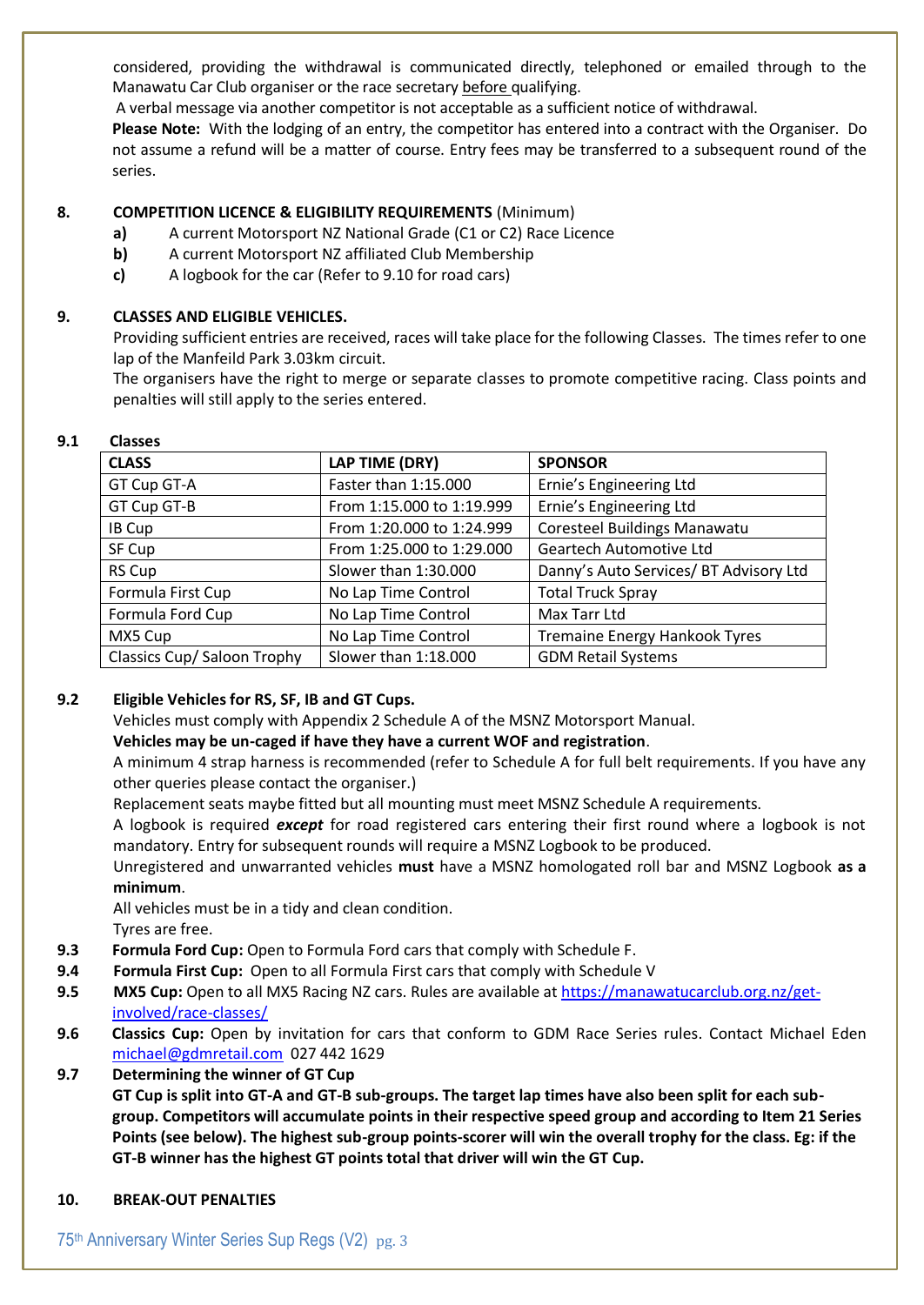### **10.1 GT Cup GT-A. 1.15.000 and faster.**

No break-out penalty.

# **10.2 GT-B, IB Cup, SF Cup and RS Cup:**

*If you qualify faster than the break-out lap time* you will automatically lose **50** championship points.

If you go faster than **the break-out lap time** in any of the 3 races during the day, the following penalty will apply:

For each lap faster by **0 – 1.000** seconds in any one race, a penalty of **10 seconds** will be added to your total race time.

For each lap faster by **1.001 – 2.000** seconds in any one race, a penalty of **20 seconds** will be added to your total race time.

For each lap faster by **2.001 – 3.000** seconds any one race, a penalty of **30 seconds** will be added to your total race time.

# **10.3 Individual Competitor Break-Out Penalty in Handicap Races.**

For each lap you go one second or more faster than the fastest lap time you recorded so far in the preceding events of the meeting, a time penalty of 10 seconds will be added to your total race time.

The driver may nominate a faster lap time. Any such nomination must be notified to the CRO at least thirty(30) minutes prior to the handicap race start.

*NOTE: All break-out time penalties will be notified in the race results only. Any other time penalties will be issued as per Schedule Z 10.12*

# **10.4 Transferring Groups**

If you **continually exceed the class break-out lap time**, the competitor may be transferred to **the next fastest group** either by instruction of the Clerk of the Course, or voluntarily by the competitor with the following conditions:

- That the total points earned by that competitor, with any time penalty applied, be transferred to **the next fastest group**.
- This condition can only be carried out once during the Series

If you are **continually too slow for the group** you entered, the competitor may be transferred back to **the next slowest group** either by instruction of the Clerk of the Course, or voluntarily by the competitor with the following conditions:

- That the total points earned by that competitor, with any time penalty applied, be transferred to **the next slowest group**
- This condition can only be carried out once during the Series.

# **10.5 GT-B, IB Cup, SF Cup and RS Cup In-Car Lap Timers**

In-car lap timing devices are prohibited in these classes. Data loggers, lap timers, countdown timers, cell phones or any similar device that provides live information to the driver must not operate within view of the driver. Their displays must be removed or disabled during official qualifying and races. No pit-to-driver communication is permitted during qualifying and races. Failure to comply will result in the loss of all points accumulated in the meeting.

\*This rule is to prevent erratic and dangerous driving that has been employed by some competitors to keep above target lap times to avoid a penalty.

# **11 RACE FORMATS**

# **11.1 Race Formats for GT Cup, IB Cup, SF Cup, RS Cup, MX5 Cup**

All races are a maximum of six laps. Race formats for the saloon series will be as follows.

- Race 1. Scratch Grid based on the fastest qualifying lap
- Race 2. Double-spaced Reverse grid of the finishing order from race 1 before penalties.
- Race 3. Handicap grid based on the second fastest lap time in Qualifying, R1 and R2.

## **11.2 Race Formats for Formula First Cup and Formula Ford Cup.**

All races will be seven lap scratch races with fastest to the front, based on best lap time achieved in Qualifying, Race 1 or Race 2.

**11.3 Race Formats for Classics Cup**

All races are a maximum of six laps. Race formats will be as follows:

# 75th Anniversary Winter Series Sup Regs (V2) pg. 4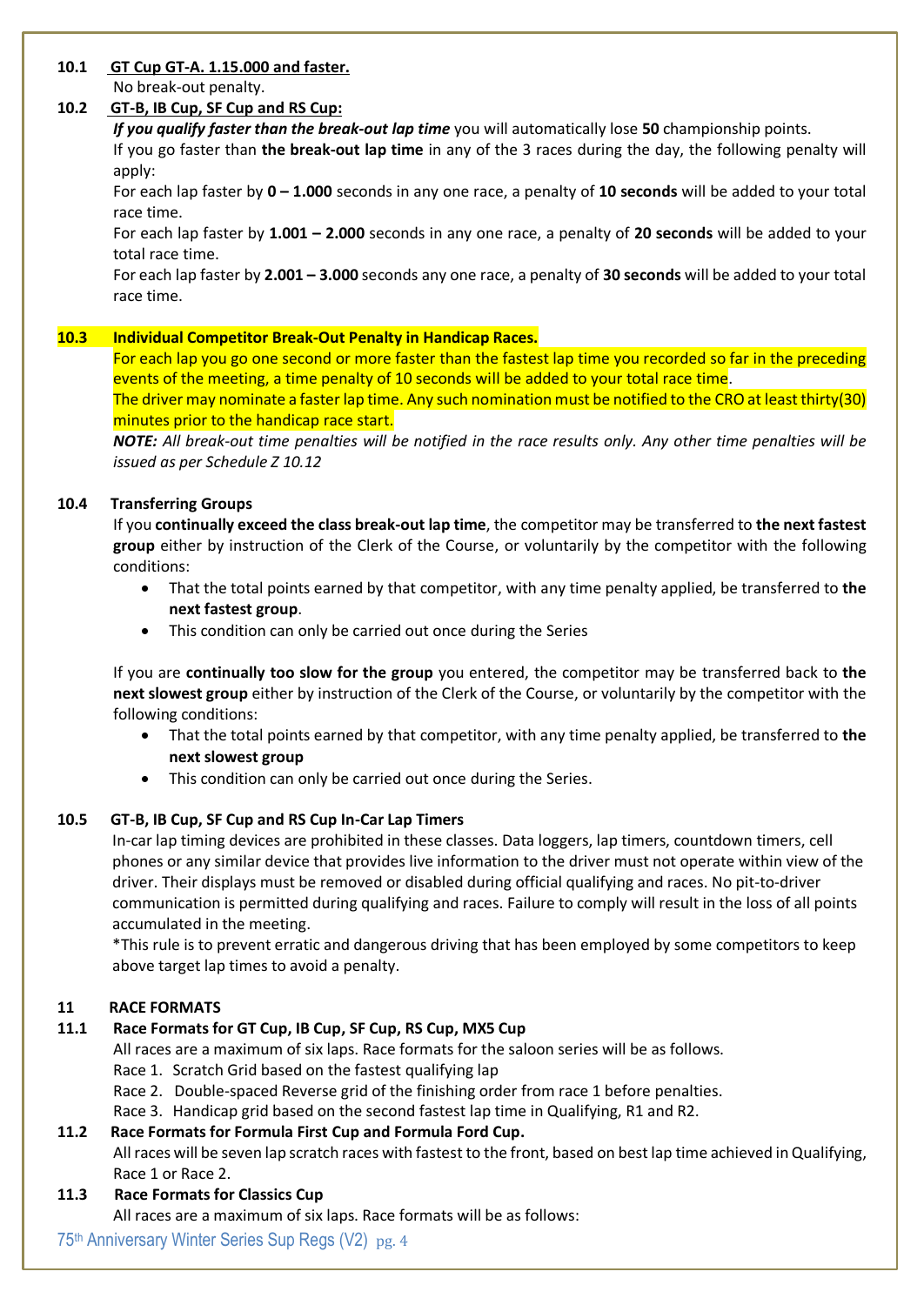Race 1 Handicap determined by the series organiser

Race 2 Handicap determined by the series organiser

Race 3 Handicap determined by the series organiser

### **12 OFFICIAL PRACTICE**

Each class will receive a maximum of 10 minutes Official Practice. The organisers may combine classes if entries are low

#### **13 SPONSORS DECALS**

All classes require Series sponsor and class sponsors' decals to be placed on the cars.

### **14 STARTING PROCEDURE**

**For all Handicap Race starts**, Vehicles will proceed from the pits on a formation lap to the start grid. Drivers will form up on the grid in their allocated starting box (position). Cars will be started in groups at time gaps of no less than 5 seconds. **You are to remain stationary in your grid position**. You will start the race when the starter drops the flag for your group of cars.

#### **All Other Race starts:**

As per Schedule Z Article 8 Starts

### **15 DOCUMENTATION & VEHICLE AUDITS**

**For Round 1 documentation and scrutineering will be open on Saturday between 0800 and 0930, and Sunday between 0800 and 0930.** 

**For Rounds 2, 3 and 4 documentation and scrutineering will be open on Saturday between 1300 and 1500, and Sunday between 0800 and 0930h.** 

Audits will take place in the Scrutineering Shed at the end of the dummy grid. Documentation will take place in the old Secretary's Office on the right of the dummy grid near the food stands.

**Competitors must have completed their documentation PRIOR to their Official Practice Session.**

### **16 DRIVERS BRIEFING**

**A Written Drivers Briefing** is included with the online entry. All drivers must acknowledge they have read the drivers briefing before the entry is accepted.

**A Verbal Drivers Briefing will take place at Round One at the outside stairs of the Pit Lane Complex. For the remaining rounds verbal drivers briefings will be at the discretion of the Clerk of the Course.**

**NEW DRIVERS: Any driver who has not previously competed at the circuit, or a competitor who is competing for the first time or who have competed in 3 race meetings or fewer must indicate that fact on the entry form and attend the New Drivers Briefing session.** 

**The new drivers briefing will be in the Control Room Level 2 of the control tower at 8.30am at each round.**

### **17 MUFFLERS**

All cars must be fitted with an effective muffler during the course of the event. Cars exceeding 95dB(A) will be removed from the Circuit and only permitted to re-join the Meeting after the car has been sufficiently muffled.

### **18 RAIN LIGHTS**

It is **strongly recommended** that all cars are fitted with a centrally-mounted LED rain light such as a Hella Matrix P/N 5237. OEM taillights are often too dull to be effective rain lights. Feilding Auto Electrical will have suitable lights available for competitors to purchase at a discounted price.

**19 FUEL.** Competitors are reminded about the Code of Practice for Motorsport Fuel-Storage and Handling. The full detail of this Code is found here:

<http://motorsport.org.nz/resources/safety-training/code-practice-motorsport-fuel>30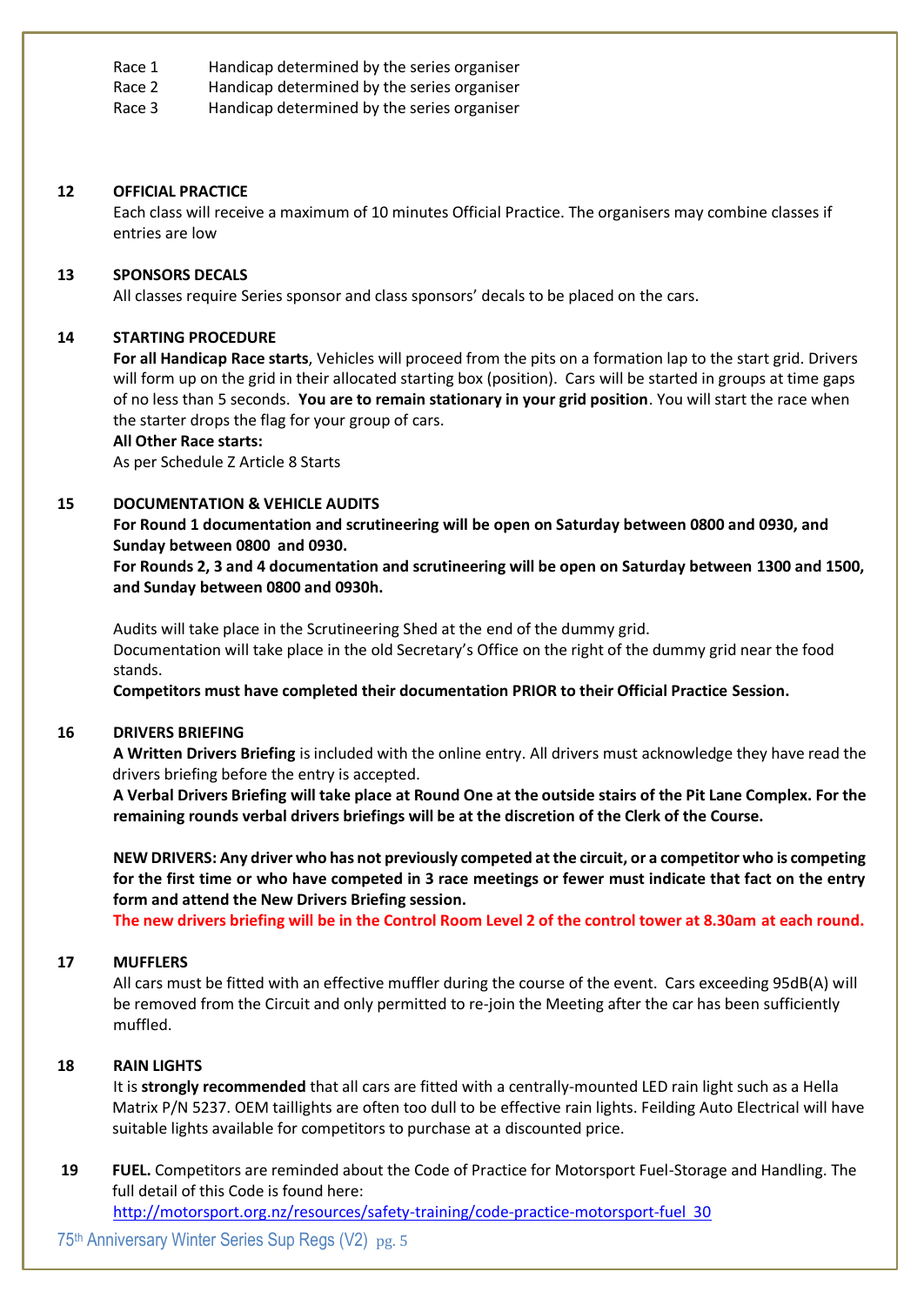### **20 COMPETITION NUMBERS**

Preference will be given to cars with permanent race numbers, and thereafter numbers will be allocated at the discretion of the Race Secretary and are not subject to change.

**The provision of race numbers is the responsibility of the competitor.** Competition numbers shall comply with Appendix Two Schedule A 6.2 or be of acceptable size and contrast to be clearly legible to race officials when the vehicle is moving at race speed.

### **21 RACE DAY SCHEDULE** (Provisional)

Full details will be available at documentation.

## **22 SERIES POINTS**

Series points for all Classes will be as follows:

| 1st             | 75 | 11th             | 30 | 21st             | 10             |
|-----------------|----|------------------|----|------------------|----------------|
| 2 <sub>nd</sub> | 67 | 12th             | 28 | 22nd             | 9              |
| 3rd             | 60 | 13 <sub>th</sub> | 26 | 23rd             | 8              |
| 4th             | 54 | 14th             | 24 | 24th             | $\overline{7}$ |
| 5th             | 49 | 15 <sub>th</sub> | 22 | 25 <sub>th</sub> | 6              |
| 6th             | 45 | 16th             | 20 | 26th             | 5              |
| 7th             | 42 | 17th             | 18 | 27th             | 4              |
| 8th             | 39 | 18 <sub>th</sub> | 16 | 28th             | 3              |
| 9th             | 36 | 19th             | 14 | 29th             | $\overline{2}$ |
| 10th            | 33 | 20th             | 12 | 30th             | 1              |

### **23 RACE TIMING, RACE MONITOR, MYLAPS SPEEDHIVE AND RESULTS**

Race timing is by AMB Transponder. Live timing will be available on Race Monitor and Mylaps Speedhive. Race results will be posted on the Manawatu Car Club Facekook page [www.facebook.comManawatuCarClub](http://www.facebook.commanawatucarclub/) Provisional results will be published t[o www.speedhive.mylaps.com](http://www.speedhive.mylaps.com/) at the conclusion of the meeting We recommend that you purchase the **Race Monitor** or **Mylaps Speedhive ap** for your iPhone or Android. There is a subscription fee payable







## **24 GENERAL INFORMATION**

### **TEST DAYS**

For Round 1 Manfeild Park is running a public test day on Friday 3<sup>rd</sup> June. The entry fee is \$140 if registered online and \$160 on the day. Other conditions apply. To enter go to [https://www.manfeild.co.nz/test](https://www.manfeild.co.nz/test-days.html)[days.html](https://www.manfeild.co.nz/test-days.html)

For MCC 75<sup>th</sup> Anniversary Winter Series Rounds1, 2 and 3 scheduled test days have been organised on each of the Saturdays prior to the Winter Series dates in June, July and August.

The Round 4 Test Day is on Friday 2<sup>nd</sup> September

Testing is from 9.00am – 4.00pm. This may extend at organisers discretion. Recovery and control services will be provided.

## **TESTING FEES**

For entrants in the MCC 75<sup>th</sup> Anniversary Winter Series, testing is \$120.00 incl GST. \$20 discount for Manawatu Car Club Members

To join the Manawatu Car Club go t[o https://manawatucarclub.org.nz/get-involved/membership/](https://manawatucarclub.org.nz/get-involved/membership/) Half-day testing after 1pm by negotiation.